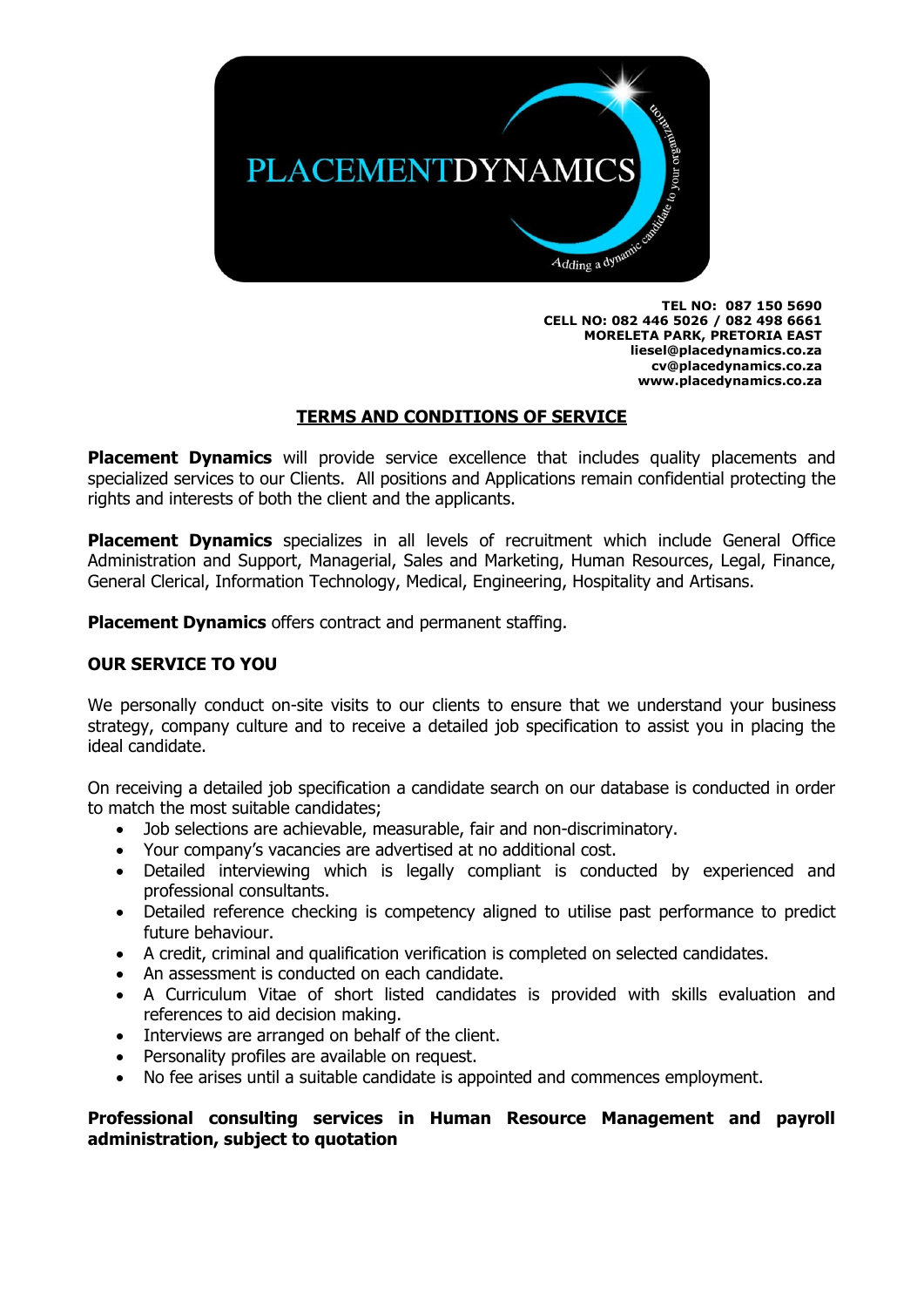## **SUBMISSION OF CURRICULUM VITAE'S**

To ensure absolute confidentiality, no contact is to be made with any current or previous Employer without the express permission of the candidate. Please note that all CV's submitted are subject to Terms of Business and remain the property of **Placement Dynamics.** Interviewing of Candidates is a tacit acceptance of these Terms and Conditions.

## **FEES & PAYMENT**

The fee is calculated on the basis of 12% of the candidate's annual remuneration. Fees arise and become due for payment when the candidate introduced commences employment in any capacity (whether as an individual or other legal entity) contract or permanent with your company or a party to whom you introduce the candidate within one year of the last date of referral.

Employment of a candidate referred by **Placement Dynamics** will be deemed to be an acceptance of our terms. The fee is based on 12% of the candidate's annual remuneration, irrespective of how the package is structured. The fee is payable by the employer and no charge is made to work seekers.

The fee is payable within 5 working days of the candidate's commencement of employment. **Placement Dynamics** reserves the right to charge interest at a rate of 2.5% per month on any amounts remaining unpaid 30 days after the date of invoice.

**Placement Dynamics** reserves the right to charge a placement fee should a Placement Dynamics employee be recruited by a Client or third party introduced by the Client.

**Placement Dynamics** is entitled to reasonable collection fees, attorney fees, and any other expenses incurred in the collection of all charges on the client's account.

### **GUARANTEE**

#### **Placement Dynamics offers a Three-month Guarantee (90 Days) subject to the Guarantee being validated. The Guarantee is validated by the full fee being paid within 5 (five working days) of the candidate commencing employment.**

Should the payment be made via cheque kindly make sure the cheque is cleared timeously

The Guarantee is not valid when the candidate is no longer employed due to termination owing to operational requirements, an unfair labour practice or a breach of agreement with the **Placement Dynamic** referred employee, which causes the said employee to leave.

Please note that the guarantee will become validated only by prompt payment within the terms as stated. (I.e. paid in full within 5 working days of date of invoice)

Should the salary of the replacement candidate exceed the original placement fee the original charge will be credited in full, and the new placement fee will be calculated and invoiced on the replacement's package. When the replacement candidate or applicant commences employment with the client a new guarantee will apply to the replacement candidate. There is a limit to one replacement as per the original vacancy specification.

If **Placement Dynamics** is unable to find a suitable replacement a credit note will be issued in favour of the client against the next **placement** through **Placement Dynamics, this does not include Contract assignments.**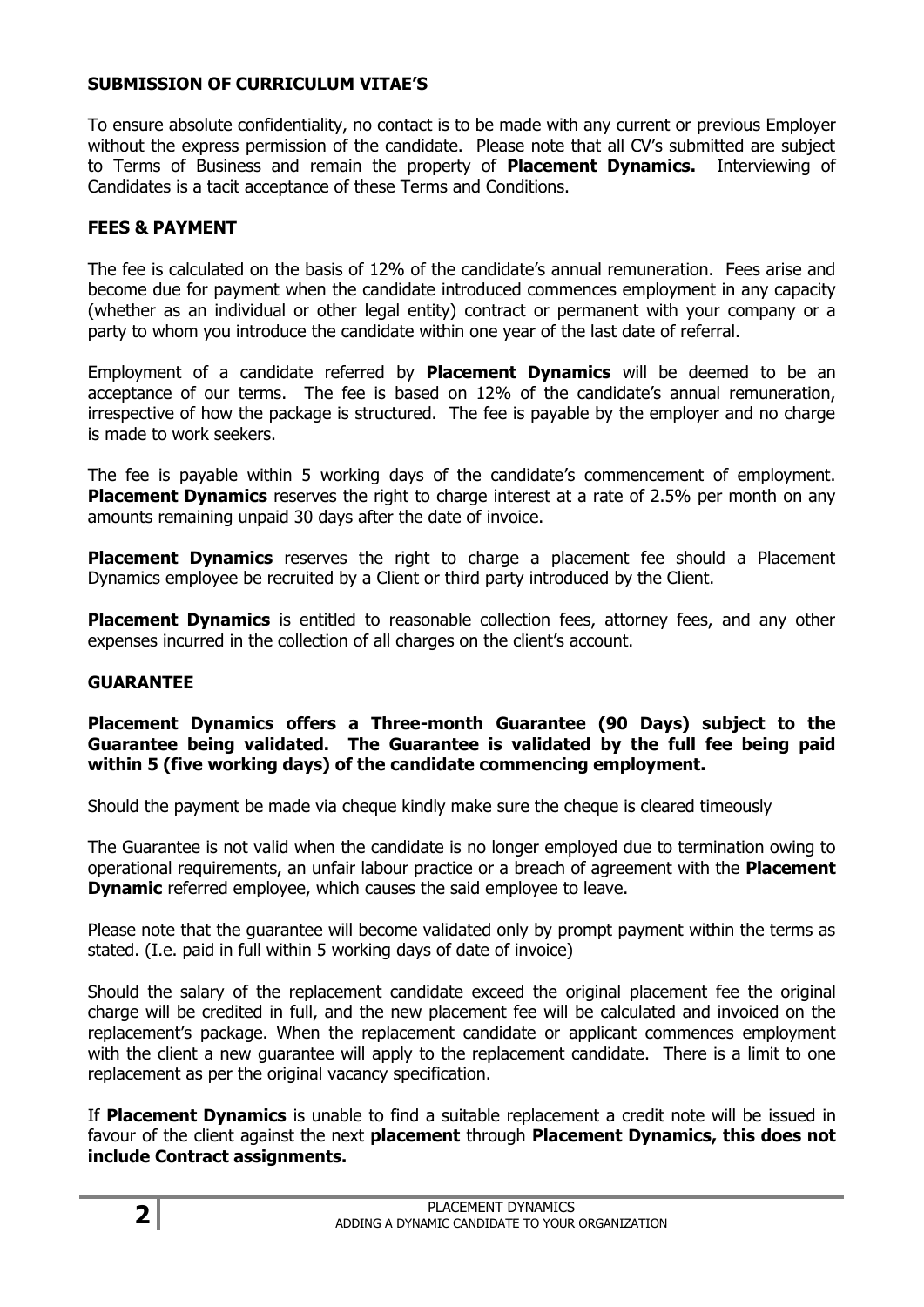A request for a replacement or a credit is to be made in writing, within ten days of the last day of the applicant's employment. Should you decide not to replace the applicant, the guarantee is null and void. Should you request a credit in lure of the replacement, the credit is to be utilised within a period of 12 months. Should the client not utilise the credit within a period of 12 months, the credit becomes null and void.

**Placement Dynamics** attempts at all times to provide their clients with accurate details of candidates with regards to their qualifications, personal details and work experience in alignment with the New Labour Relations Law;

- However, these details are primarily based on the information given by the candidates themselves. No responsibility will be accepted by **Placement Dynamics** for any errors, omissions or misinterpretations.
- **Placement Dynamics** and/or its employees accept no responsibility or liability whatsoever for any loss, cost, damage or injuries to persons and/or properties resulting directly or indirectly from introduction of a candidate.

# **REFERENCES**

All references are forwarded on a strictly confidential basis and should not be discussed with the candidate.

## **HEAD HUNTING**

Where the client requests a **search or headhunting service**, we will charge a 20% fee up front and a 20% fee on delivery of short-listed curriculum vitae's, and 60% will be charged on the placement of a candidate or applicant.

### **TERMS AND CONDITIONS FOR CONTRACTUAL ASSIGNMENTS**

### **CONTRACTUAL ASSIGNMENT / FEE**

Should you place a candidate on a fixed term contract/contractual assignment for a period of time a monthly contractual fee of 25% of the candidate's monthly salary will be invoiced and due at the beginning of each month. Should the candidate be appointed in a permanent position, an additional 10% placement fee will be invoiced, based on the candidates annual salary with a guarantee period of 3 months (90 days).

**Placement Dynamics** reserves the right to charge interest at the rate of 5% per month on overdue balances

# **NOTICE PERIOD**

Should the client or candidate wish to cancel an assignment, both parties are to advise **Placement Dynamics** in advance in writing of the intention to cancel the assignment, to enable **Placement Dynamics** to give the following notice to either party;

- 24 Hours' notice, if the assignee has worked for less than one month.
- One week's notice, if the assignee has worked for six months or less.
- Two weeks' notice, if the assignee has worked for more than six months, but less than a year.
- Four weeks' notice, if the assignee has worked for a year or longer.